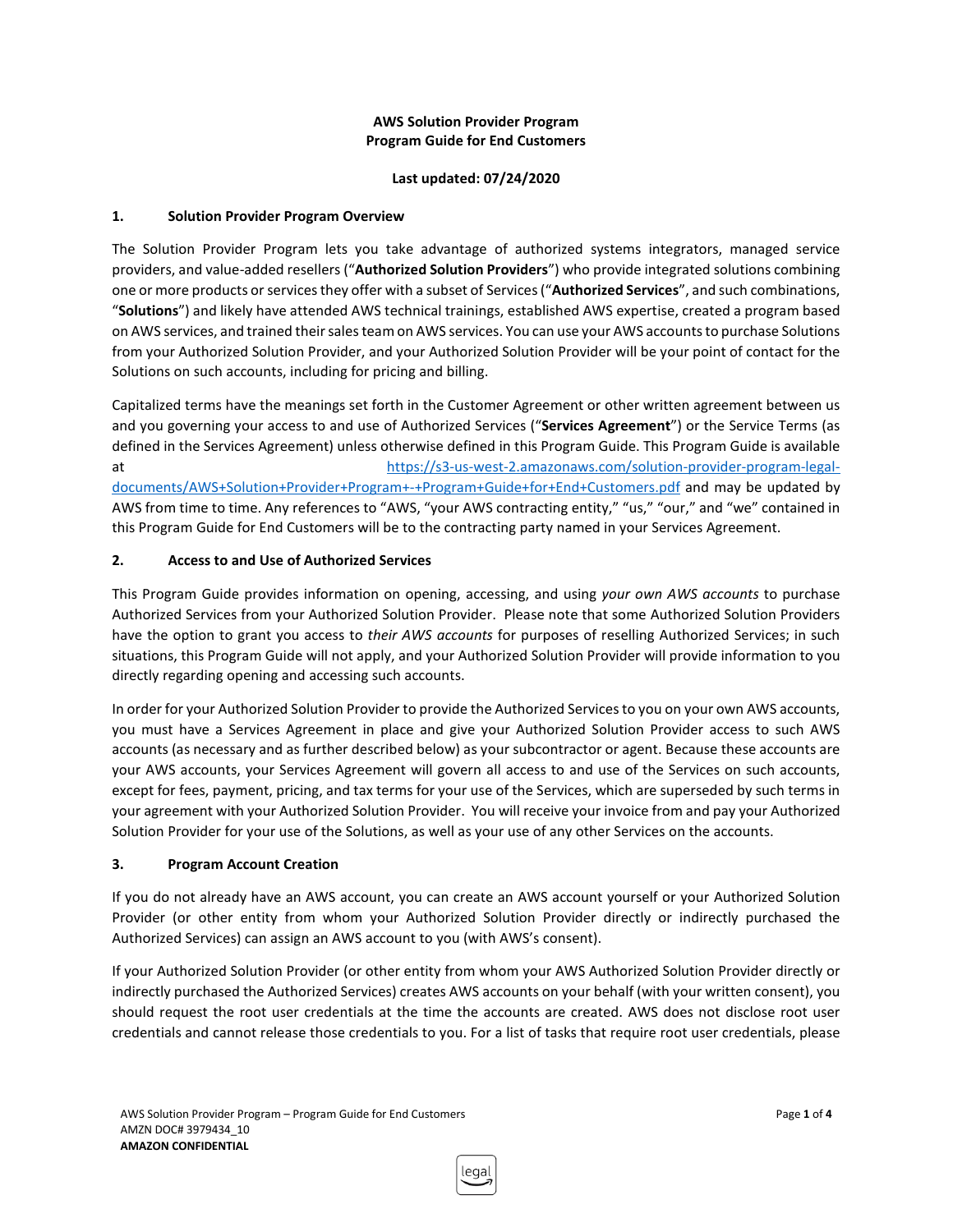visit [https://docs.aws.amazon.com/general/latest/gr/aws\\_tasks-that-require-root.html](https://docs.aws.amazon.com/general/latest/gr/aws_tasks-that-require-root.html) (or any successor or related location designated by AWS, as may be updated by AWS from time to time).

## **3.1 Joining Accounts**

To transition your AWS account from a direct account with AWS to a program account in the Solution Provider Program governed by your Services Agreement with AWS (an "**End Customer Account**"), (a) you must join the account to the Master Account specified by your Authorized Solution Provider ("**Master Program Account**") using AWS Organizations or any successor or related Service designated by AWS (Service Terms apply), and (b) for the account, the Tax Settings page in the console must be updated to your Authorized Solution Provider's tax settings, including business legal address, tax registration number, and business legal name (if applicable) or if directed pursuant to the Tax Settings page, the Payment Methods page in the console must be updated to your Authorized Solution Provider's billing information, including billing address. You can transition additional AWS accounts from direct accounts with AWS to End Customer Accounts in the Solution Provider Program in the same way, or you can authorize your Authorized Solution Provider (or other entity from whom your Authorized Solution Provider directly or indirectly purchased the Authorized Services) in writing to create End Customer Accounts on your behalf.

## **3.2 Assigning Accounts**

If you already have AWS Organizations set up for your accounts, you may want to assign your own Master Account to your Authorized Solution Provider (with AWS's consent). When you assign your Master Account to your Authorized Solution Provider, it will become the Master Program Account in the Solution Provider Program, and you will need to provide the root user credentials to the Authorized Solution Provider. The Master Program Account will become your Authorized Solution Provider's account, but the Member Accounts joined to the Master Program Account will be End Customer Accounts and will remain your own accounts. See Section 3.3 (Account Settings) for more information.

## **3.3 Account Settings:**

The terms governing the Master Program Account are between AWS and the Authorized Solution Provider. When assigning your Master Program Account to an Authorized Solution Provider to become the Master Program Account, you will need to provide the Master Program Account root user credentials to the Authorized Solution Provider. In order to properly designate the account details under the Solution Provider Program, the following party's information should be included for Master Program Accounts and Program Accounts:

|                              | <b>Master Program</b><br>Account (aka payer<br>account) | <b>End Customer</b><br><b>Accounts (aka linked accounts)</b> |
|------------------------------|---------------------------------------------------------|--------------------------------------------------------------|
| <b>Email/Domain</b>          | Solution Provider's                                     | End Customer's (using an email domain owned by you)          |
| <b>Billing Information</b>   | Solution Provider's                                     | Solution Provider's                                          |
| <b>Tax Settings</b>          | Solution Provider's                                     | Solution Provider's                                          |
| <b>Company Name</b>          | Solution Provider's                                     | End Customer's (using your company's full legal name)        |
| <b>Root User Credentials</b> | Solution Provider                                       | <b>End Customer</b>                                          |

If you have any special arrangements with AWS with respect to any AWS accounts that you intend to transition from a direct account with AWS to an End Customer Account in the Solution Provider Program, contact your current AWS account manager to discuss any potential implications on your special arrangement.

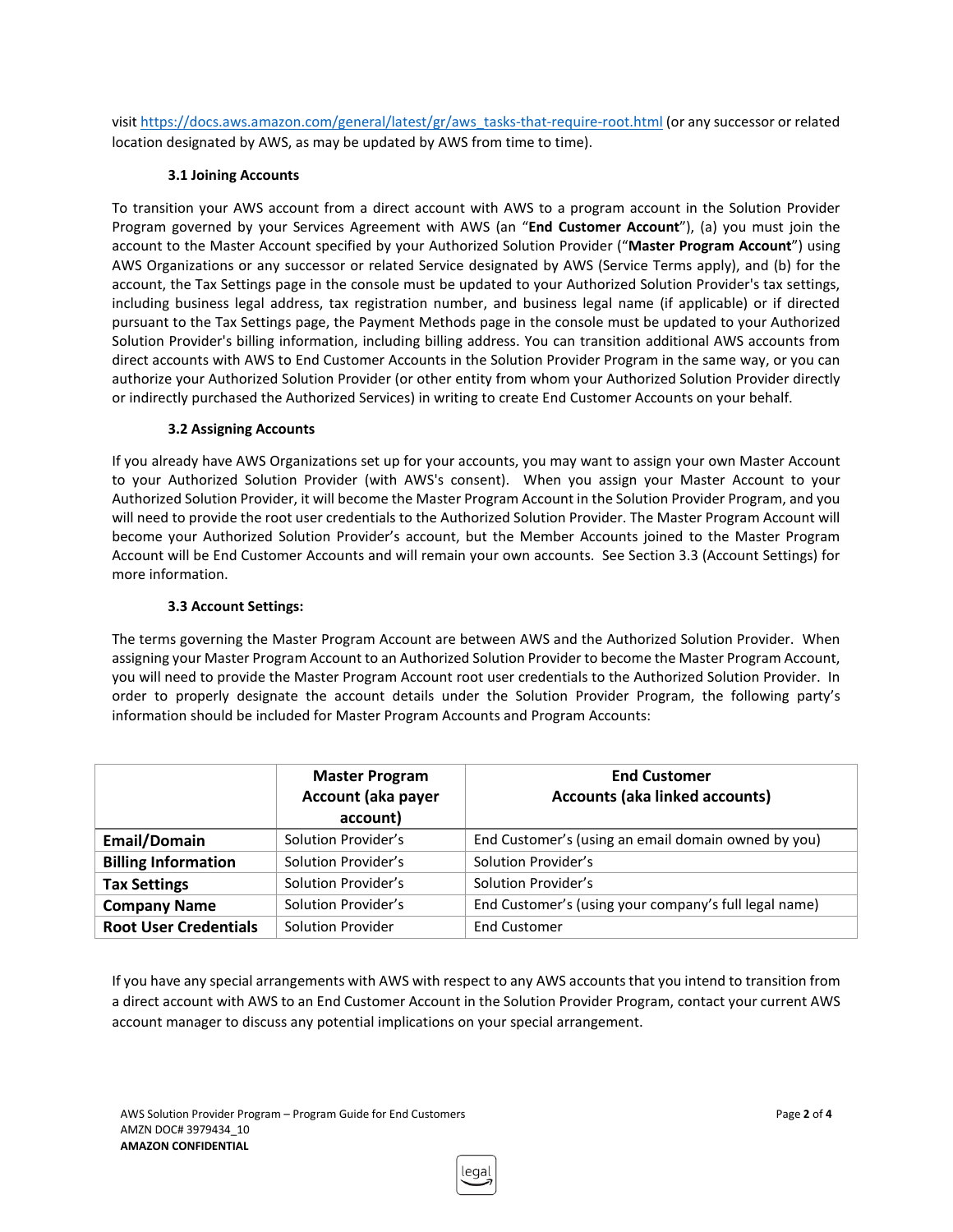## **4. Authorized Solution Provider Access**

There are two operating modes within AWS Organizations: Consolidated Billing and All Features. You should work with your Authorized Solution Provider to determine which mode is best for you.

If Consolidated Billing is enabled, only your usage and invoices are made available to your Authorized Solution Provider. You can then use AWS Identity and Access Management (IAM) to manage your Authorized Solution Provider's access to your End Customer Account, AWS resources, and the Services. For guidance and best practices, visit <https://docs.aws.amazon.com/IAM/latest/UserGuide/best-practices.html> (or any successor or related location designated by AWS, as may be updated by AWS from time to time).

If All Features is enabled, your usage and invoices are made available to your Authorized Solution Provider, and your Authorized Solution Provider (and, if applicable, the third-party entity from whom your Authorized Solution Provider directly or indirectly purchased the Authorized Services) will have full control over what your End Customer Accounts can do. Additionally, through AWS Single Sign-On integration with AWS Organizations, your Authorized Solution Provider (and such other entity) may also have access to your Content. Your Authorized Solution Provider may provide access to their Master Program Account to you, and can work with you to use only IAM to access the Master Program Account. Further, your Authorized Solution Provider may choose to restrict its access to the Master Program Account via its root user credentials, by working with you to implement multi-factor authentication and giving you sole control over one of the factors required for authentication.

If you allow your Authorized Solution Provider to collect, use, transfer, disclose, and otherwise process your Content or Account Information, including personal data, you should familiarize yourself with your Authorized Solution Provider's relevant privacy practices, which may differ from AWS's privacy practices.

Note that in accordance with the AWS Organizations user guide, once All Features mode is enabled, you cannot revert to Consolidated Billing mode. To access a copy of the AWS Organizations user guide, visit [https://docs.aws.amazon.com/organizations/latest/userguide/orgs\\_introduction.html](https://docs.aws.amazon.com/organizations/latest/userguide/orgs_introduction.html) (or any successor or related location designated by AWS, as may be updated by AWS from time to time).

#### **5. Authorized Services**

If you purchase AWS Managed Services from your Authorized Solution Provider, you may disclose confidentially to your Authorized Solution Provider the AWS Managed Services Addendum between you and us.

#### **6. AWS and Authorized Solution Provider Relationship**

Your Authorized Solution Provider and its affiliates are not agents of AWS for any purpose and do not have the authority to bind AWS.

#### **7. Leaving Your Authorized Solution Provider**

If you choose to leave your Authorized Solution Provider, (a) you must unjoin your End Customer Accounts from the Master Program Account you are leaving (or have your Authorized Solution Provider assign the Master Program Account to you), and (b) for the accounts, the Tax Settings page in the console must be updated to your tax settings, including business legal address, tax registration number, and business legal name (if applicable) or if directed pursuant to the Tax Settings page, the Payment Methods page in the console must be updated to your billing